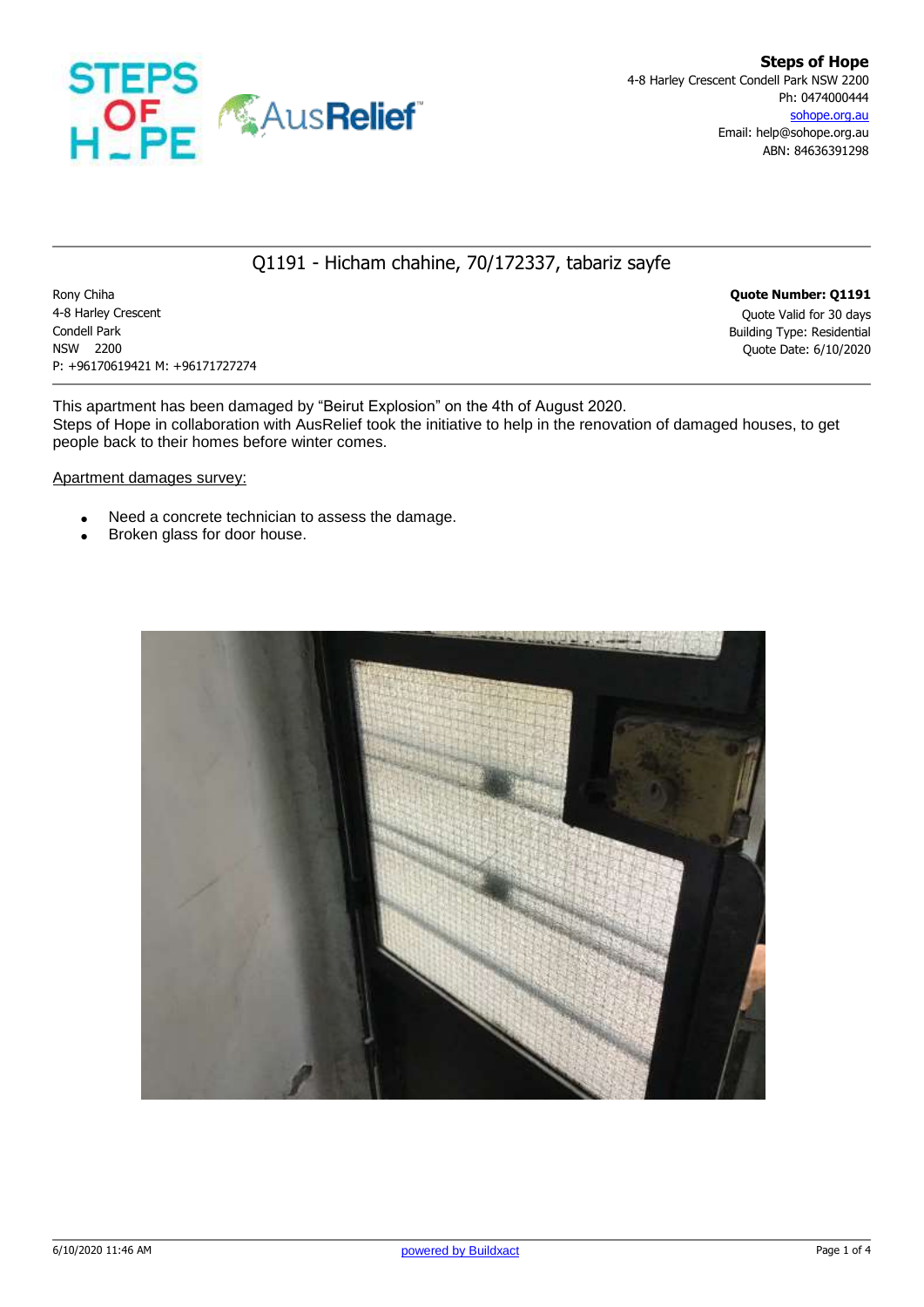

## Q1191 - Hicham chahine, 70/172337, tabariz sayfe **Estimate**

|                                                                                   | Customer:        |                                                  |                                                         | <b>Estimate Details:</b>                                      |              |  |
|-----------------------------------------------------------------------------------|------------------|--------------------------------------------------|---------------------------------------------------------|---------------------------------------------------------------|--------------|--|
| Rony Chiha<br>4-8 Harley Crescent<br>Condell Park<br>NSW 2200<br>Ph: +96170619421 |                  |                                                  | Net Total:<br>Markup:<br>Tax:<br><b>Estimate Total:</b> | \$322.00<br>$$0.00(0\%)$<br>\$0.00<br>\$322.00                |              |  |
| Email: help@sohope.org.au                                                         |                  |                                                  |                                                         | <b>Building Type: Residential</b><br>Date Prepared: 6/10/2020 |              |  |
|                                                                                   |                  |                                                  | Cost Items                                              |                                                               |              |  |
|                                                                                   | Code             | Description                                      | Units / UOM                                             | <b>Unit Cost</b>                                              | <b>Total</b> |  |
| $\mathbf{1}$                                                                      | Glass            |                                                  |                                                         |                                                               | \$17.00      |  |
| 1.1                                                                               |                  | 6mm Frosted Glass<br>6mm Frosted Glass           | 1.000 m2<br>1'                                          | \$17.00<br>\$17.00                                            | \$17.00      |  |
| $\overline{\mathbf{2}}$                                                           | <b>Materials</b> |                                                  |                                                         |                                                               | \$250.00     |  |
| 2.1                                                                               |                  | Concrete maintenance                             | 1.000                                                   | \$150.00                                                      | \$150.00     |  |
| 2.2                                                                               |                  | wood installation                                | 1.000                                                   | \$100.00                                                      | \$100.00     |  |
| 3                                                                                 | Labor            |                                                  |                                                         |                                                               | \$55.00      |  |
| 3.1                                                                               |                  | Professional Installer<br>Professional Installer | 1.000 Day<br>1'                                         | \$55.00<br>\$55.00                                            | \$55.00      |  |

Net Total: \$322.00

Markup: \$0.00

Tax: \$0.00

## **Estimate Total: \$322.00**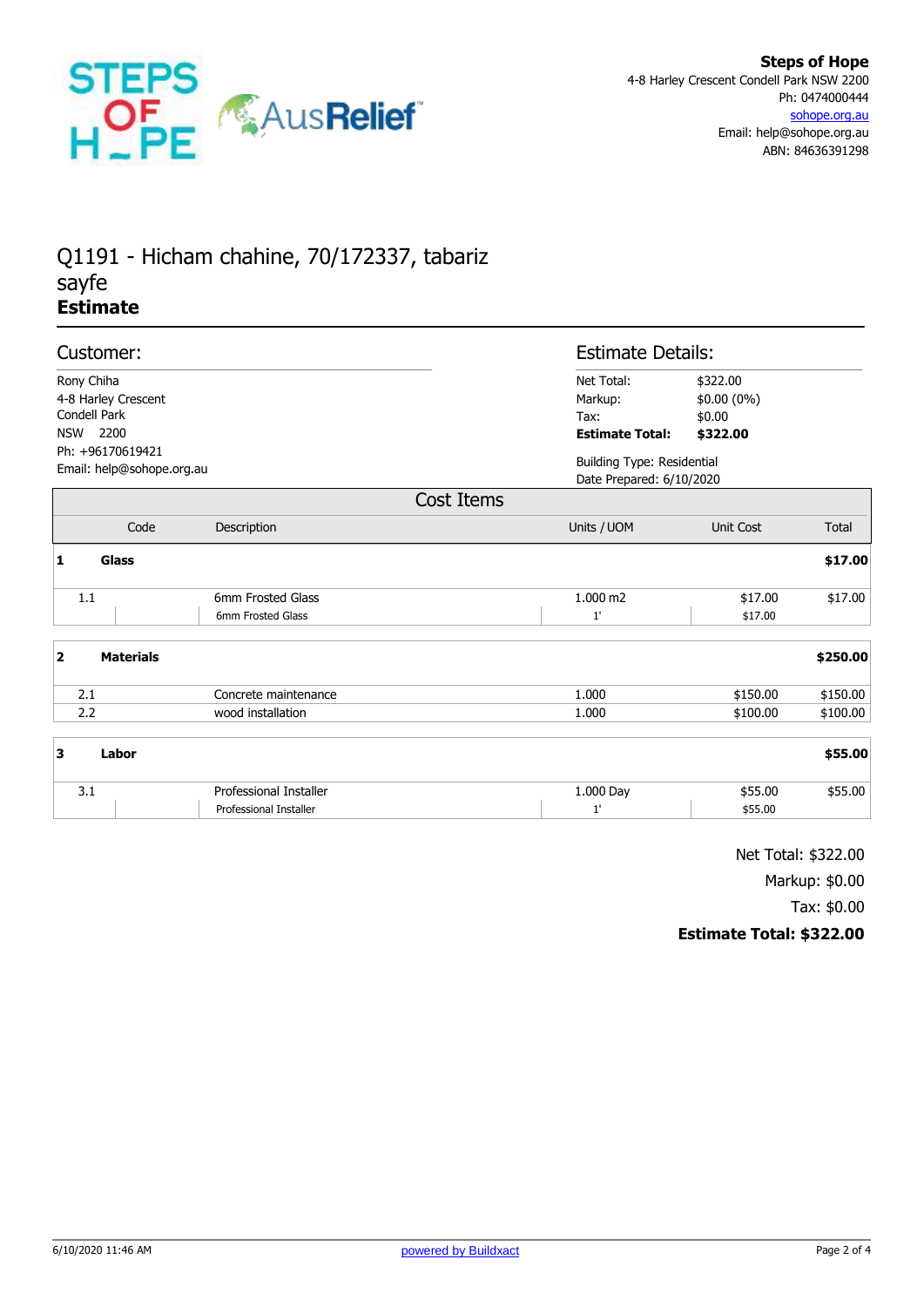

**Steps of Hope** 4-8 Harley Crescent Condell Park NSW 2200 Ph: 0474000444 sohope.org.au Email: help@sohope.org.au ABN: 84636391298



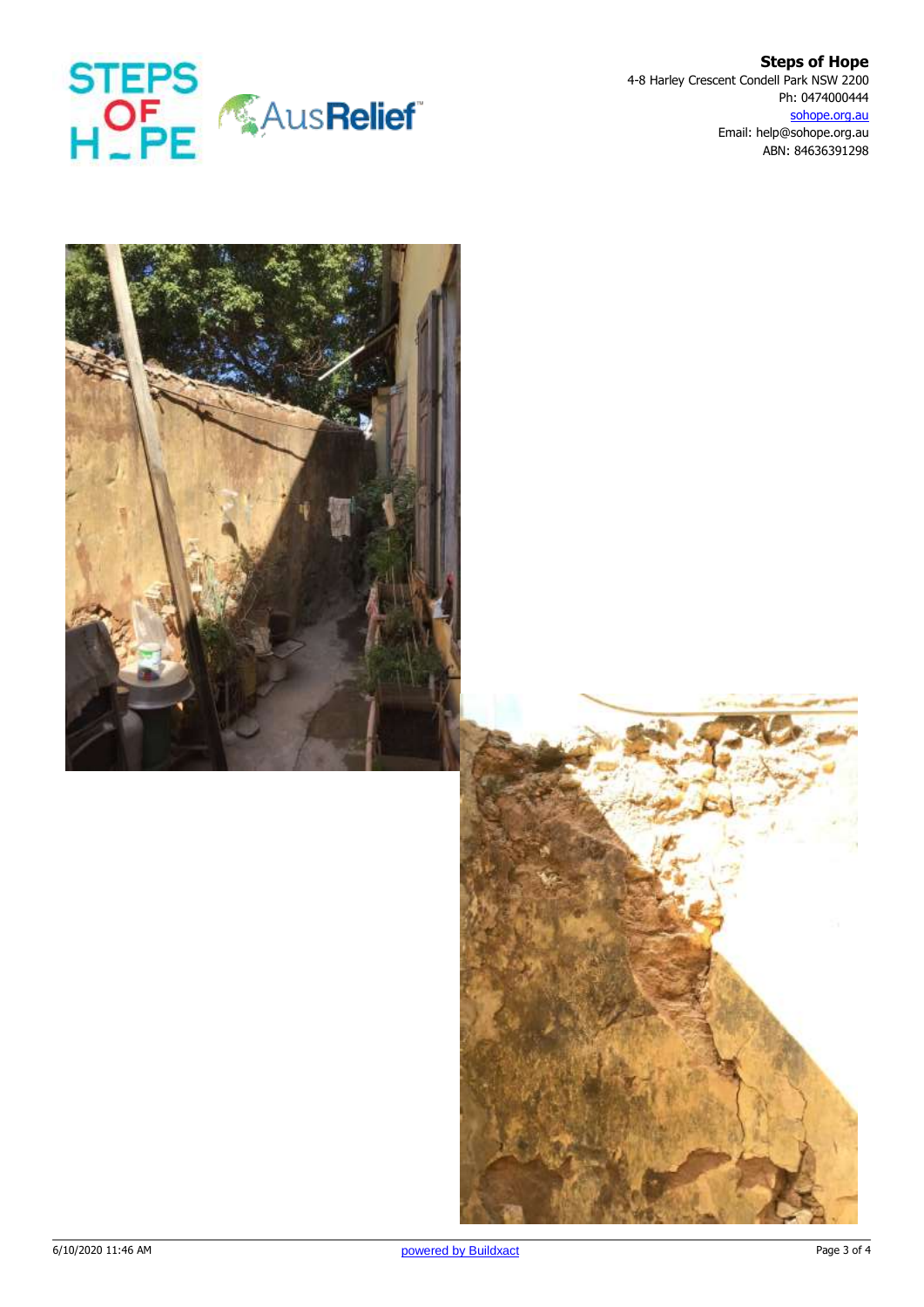

**Steps of Hope** 4-8 Harley Crescent Condell Park NSW 2200 Ph: 0474000444 sohope.org.au Email: help@sohope.org.au ABN: 84636391298

## Case done – After photos